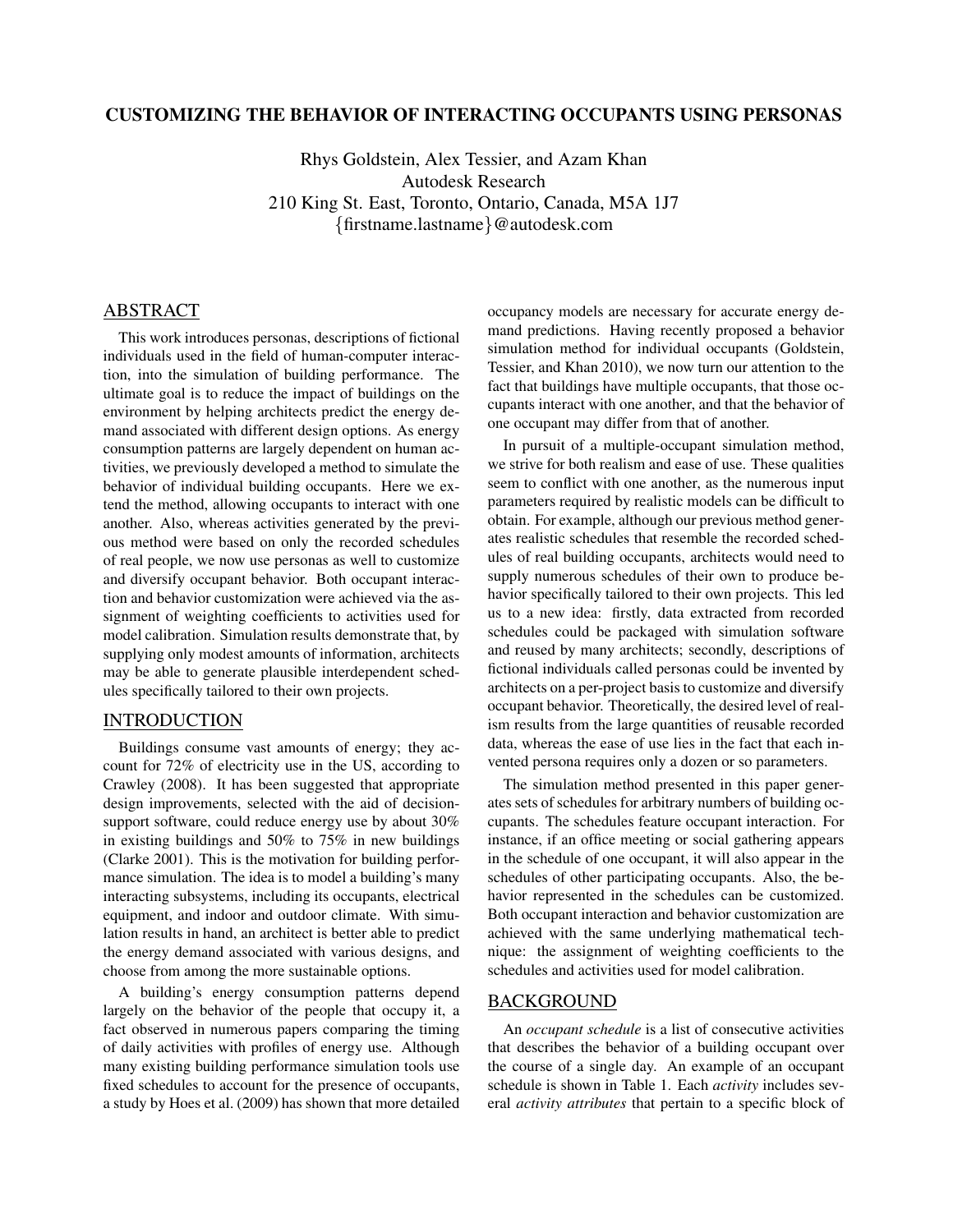time. In the example, these attributes include start times, tasks performed, numbers of participants, and durations inferred from consecutive start times.

| <b>Activity</b> | <b>Start</b> | <b>Task</b>      | Number of           |
|-----------------|--------------|------------------|---------------------|
| ID              | Time         | <b>Performed</b> | <b>Participants</b> |
| #0              | 00:00        | off              |                     |
| #1              | 10:13        | work             |                     |
| #2              | 12:37        | break            | 3                   |
| #3              | 13:24        | work             | 1                   |
| #4              | 14:31        | break            | 1                   |
| #5              | 14:36        | work             | 2                   |
| #6              | 14:49        | break            | $\overline{2}$      |
| #7              | 15:02        | work             | 1                   |
| #8              | 15:48        | off              |                     |

*Table 1: An occupant schedule*

*Occupant behavior simulation* is the process of generating fictional occupant schedules. We describe an occupant behavior simulation as *schedule-calibrated* if behavioral patterns found in the recorded schedules of real building occupants are automatically reproduced in the generated schedules. Notable work in schedule-calibrated simulation includes a presence/absence prediction model by Page (2007), a domestic occupancy model by Richardson, Thomson, and Infield (2008), and our own previous method described in Goldstein, Tessier, and Khan (2010).

Each schedule-calibrated method involves a model calibration phase during which histograms are populated using the activities of recorded schedules. Providing a simple example, the histogram in Table 2 is populated with the data in Table 1. Observe that Activity #1, a transition from the *off* task to the *work* task occurring between 10:00 and 11:00, contributes a value of 1 to the *off*  $\rightarrow$  *work* row and the column labeled 10. In practice, the time of day would be discretized at a higher resolution, and multiple schedules would contribute to the same histogram.

*Table 2: Histogram population*

| <b>Transition</b>                   | 10 | 11 | 12 | 13 | 14                            | 15 |
|-------------------------------------|----|----|----|----|-------------------------------|----|
| $\text{off} \rightarrow \text{off}$ |    |    |    |    |                               |    |
| off $\rightarrow$ work              |    |    |    |    |                               |    |
| off $\rightarrow$ break             |    |    |    |    |                               |    |
| work $\rightarrow$ off              |    |    |    |    |                               |    |
| work $\rightarrow$ work             |    |    |    |    |                               |    |
| work $\rightarrow$ break            |    |    |    |    | $\mathfrak{D}_{\mathfrak{p}}$ |    |
| $break \rightarrow off$             |    |    |    |    |                               |    |
| break $\rightarrow$ work            |    |    |    |    |                               |    |
| break $\rightarrow$ break           |    |    |    |    |                               |    |

In Page's method, the states *present* and *absent* are used in place of the tasks in Table 2, and hence there are four possible transitions. Richardson, by contrast, tracks the number of active household occupants. If there are *N* occupants in total, then there are  $N + 1$  states (0 to  $N$  active occupants) and  $(N+1)^2$  possible transitions. Both Page and Richardson adopt a discrete-time approach in which exactly one transition occurs at every time step. Following this approach, one would have populated the  $work \rightarrow work$  transition in column 11, condensed Activities #4, #5, and #6 into a single  $work \rightarrow break$  transition, and treated the last two activities as a single *break*  $\rightarrow$  *off* transition. As it is, the example reflects the discrete-event approach of our previous method, in which activity durations are tracked in separate histograms.

We have yet to find a schedule-calibrated method in the literature with a convincing treatment of occupant interaction. If a five-person meeting is generated in the schedule of one occupant, for example, the same meeting should occur in the generated schedules of four other occupants. Our previous method produces numbers of participating occupants, but as in Page's work, generated occupant schedules remain strictly independent. The problem with Richardson's method is that, were it extended to include multiple tasks and applied to office buildings with dozens of occupants, the resulting number of possible transitions would render simulation intractable.

Existing schedule-calibrated occupant behavior simulation methods also fail to provide easy-to-use mechanisms for customizing simulated behavior. Consider a scenario in which a client informs an architect that a future office building will accommodate different numbers of programmers, managers, marketers, and salespeople. Each type of occupant is expected to work different hours and favor different activities. One could model this diverse yet project-specific behavior by supplying their own schedules for calibration, but this would be prohibitively timeconsuming. In search of an easier way for architects to specify behavioral patterns on a per-project basis, we have been inspired by research in the field of human-computer interaction (HCI) on personas.

A *persona* is a description of a fictional individual. In the HCI community, personas are invented by software designers who strive to better understand product requirements by imagining fictional characters as future users (Cooper 2004). A typical persona is assigned a portrait, a name like "Max" or "Jane Roberts", and a 1-2 page description emphasizing personality traits and social/workrelated habits. Although personas usually emerge from observations and subjective decisions, Miaskiewicz, Sumner, and Kozar (2008) have proposed a method to identify them objectively by automatically classifying survey results. And while personas are generally qualitative in nature, they have been reduced to sets of quantitative attributes and analyzed numerically (Chapman et al. 2008).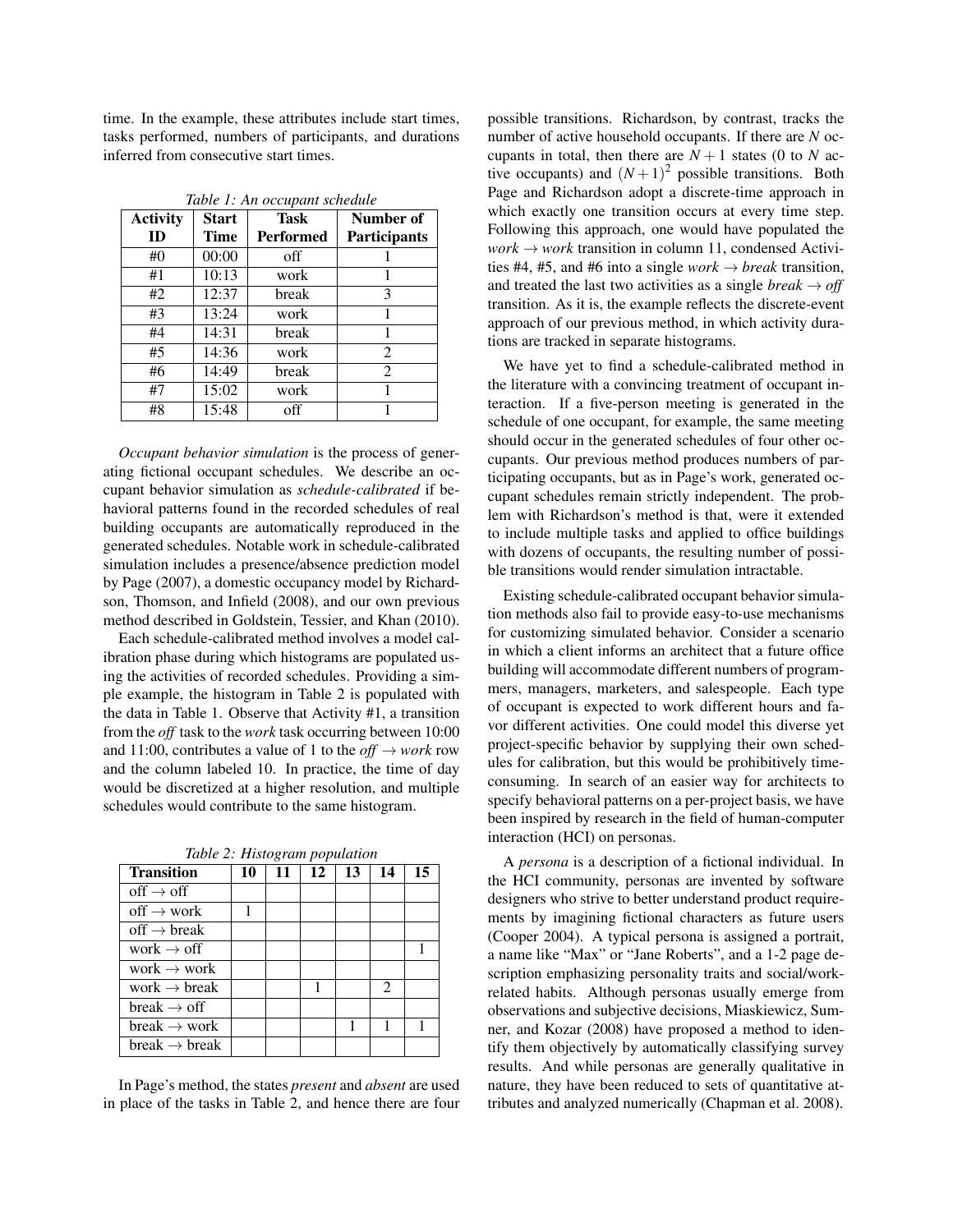### OCCUPANT INTERACTION

Here we extend our previous schedule-calibrated method to accommodate interaction between simulated occupants. Only one additional input parameter is required: the maximum number of building occupants *N*. Instead of generating each occupant schedule independently, we now generate *N* schedules simultaneously.

During a simulation, a time variable *t* is repeatedly advanced to the end of the next activity to expire. When an occupant's current activity expires, his/her subsequent activity is randomly generated from various probability distributions. These distributions depend on values extracted from the histograms populated in the calibration phase (see the Background section). As in Goldstein, Tessier, and Khan (2010), the generated activities have three attributes: the task, the duration, and the number of participating occupants  $n_{po}$ . If  $n_{po} = 1$ , the resulting *solo activity* has no effect on the schedules of other occupants. But if  $n_{po} \geq 2$ , then with our extended method, the resulting *shared activity* may appear in multiple occupant schedules. First, the *initiating occupant* (for whom the shared activity was generated) transitions to the new activity. Next, *npo*−1 *summoned occupants* are selected at random as additional participants. Note that the distinction between the initiating occupant and the summoned occupants is to be completely invisible to a simulation user. We introduce the distinction not as an attempt to model the real-world roles of group members, but only to produce interdependencies between the *N* generated schedules.

Suppose that at time *t* we have just generated a shared activity, appended it to the schedule of the initiating occupant, and selected  $n_{po} - 1$  summoned occupants. Somehow the shared activity must be added to the summoned occupants' schedules. We consider different options.

The first option is to apply the shared activity immediately; that is, to prematurely terminate the current activities of all *npo* − 1 summoned occupants, and append the new shared activity to the *npo* − 1 associated schedules. Thus all *npo* occupants would begin the shared activity at time *t*. In the case of an office meeting, all attendees would arrive at exactly the same time. Some might leave early, however, to attend other meetings.

A second option is to queue the shared activity. Each summoned occupant would transition to the shared activity only after the scheduled completion of his/her current activity. This option would allow participants to arrive late for a meeting, though all participants would leave the meeting at exactly the same time.

To account for both planned and impromptu meetings, we decided on a compromise between the two options described above. First,  $|n_{po}/2|$  of the  $n_{po} - 1$  summoned occupants are selected. These occupants abandon their current activities, and immediately switch to the shared

activity. The remaining summoned occupants complete their current activities, and thereafter transition to the shared activity. With this approach, some occupants may arrive late to a meeting, and some may leave early.

So far we have described a simple extension to our previous schedule-calibrated method, facilitating occupant interaction by allowing shared activities to appear in multiple schedules. There is one important issue we must now address. First note that our previous method assumes every shared activity to be initiated by every participating occupant. The frequency with which simulated occupants initiate shared activities thus reflects the frequency with which real occupants interact. But now that an occupant can be summoned by other occupants, the frequency with which simulated occupants participate in shared activities will be overestimated. The problem is severe, as an *npo*person activity will occur roughly *npo* times too often.

The solution to the above problem is to reduce the probability of initiating an *npo*-person activity by a factor of *npo*. This is done by assigning a weighting coefficient of 1/*npo* to each activity in the recorded schedules used for calibration. These coefficients affect the histogram population procedure discussed in the Background section. Table 3 shows the same histogram as in Table 2, again populated with the data in Table 1, but this time using weighting coefficients. For example, because Activity #2 (starting at 12:37) has 3 participating occupants, we now add 1/3 instead of 1 to the appropriate bin in column 12 of Table 3. Similar adjustments are made to the 2-person activities (Activity #5 at 14:36, and #6 at 14:49).

| <b>Transition</b>                    | $\overline{ }$<br>10 | 11 | 12   | 13 | 14  | 15 |
|--------------------------------------|----------------------|----|------|----|-----|----|
| $\text{off} \rightarrow \text{off}$  |                      |    |      |    |     |    |
| $\text{off} \rightarrow \text{work}$ | 1                    |    |      |    |     |    |
| off $\rightarrow$ break              |                      |    |      |    |     |    |
| work $\rightarrow$ off               |                      |    |      |    |     | 1  |
| work $\rightarrow$ work              |                      |    |      |    |     |    |
| work $\rightarrow$ break             |                      |    | 0.33 |    | 1.5 |    |
| break $\rightarrow$ off              |                      |    |      |    |     |    |
| break $\rightarrow$ work             |                      |    |      |    | 0.5 | 1  |
| break $\rightarrow$ break            |                      |    |      |    |     |    |

*Table 3: Histogram population with weighted activities*

This application of weighting coefficients reduces the rate at which simulated occupants initiate shared activities, compensating for the fact that they may be summoned to activities initiated by others. Later in the paper we use different sets of non-negative weighting coefficients to influence behavior in other ways. Note that in Goldstein, Tessier, and Khan (2010), a recorded activity may contribute to multiple bins in each of several histograms. An activity's weighting coefficient simply multiplies every value added to any bin in any histogram.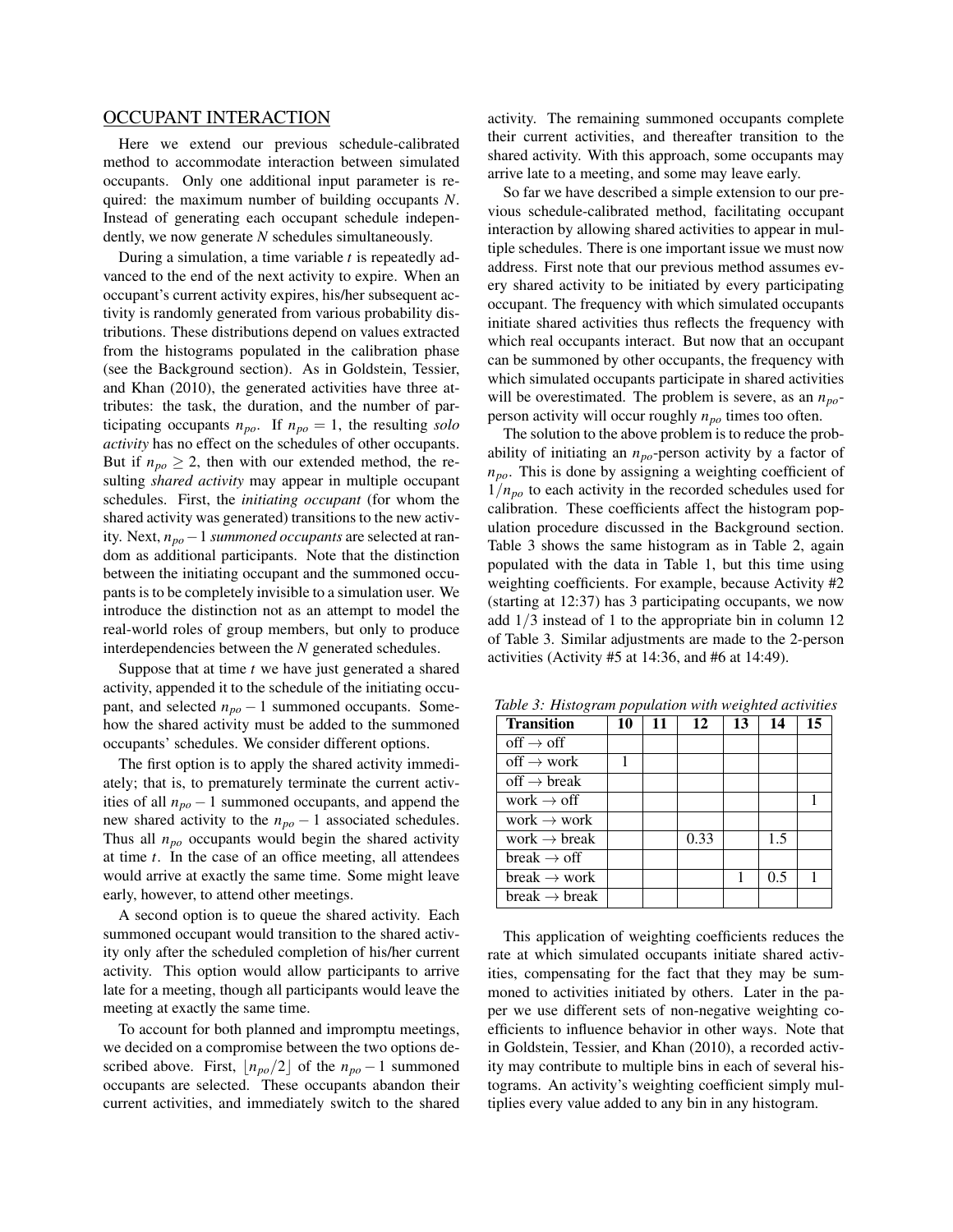## BEHAVIOR CUSTOMIZATION

With existing schedule-calibrated methods, all of a building's simulated occupants exhibit some sort of "average" behavior. There is no easy way to specify that certain occupants arrive unusually early, for example, or that others spend long hours in meetings. Here we introduce personas into building performance simulation as a way of customizing simulated behavior. In the HCI community, software designers invent personas to better understand the habits of users of future computer applications. In a similar way, we envision architects inventing personas to better predict occupant behavior in future buildings.

Although HCI personas tend to be qualitative in nature, our focus on simulation necessitates hard numbers. Like Chapman et al. (2008), we regard a persona as a set of quantitative *persona attributes*. To describe an office worker, for example, useful persona attributes might include the arrival time, the percentage of the day spent in meetings, and the number of breaks taken each day.

Chapman et al. caution that the more attributes a persona is given, the fewer real-world people it is likely to represent. We address this concern by expressing persona attributes as intervals. Instead of stating that an occupant arrives at 09:00, spends 5% of the day in meetings, and takes 3 breaks each day, we might state that he/she arrives between 08:45 and 09:15, spends 3% to 7% of the day in meetings, and takes 2 to 4 breaks. Each interval has an associated probability (eg. "...arrives between 08:45 and 09:15, 80% of the time). An architect who shares the concerns of Chapman et al. would choose large intervals.

From an simulation user's perspective, we feel that the intervals described above are relatively easy to interpret. However, from a mathematical perspective, it is more convenient to parameterize each persona attribute with a mean value  $\mu$  and a standard deviation  $\sigma$ . If  $\mu$  and  $\sigma$  are known, then the interval bounds *blower* and *bupper* associated with a probability of *p* may be calculated from (1). Similarly, if the interval is known, one may derive  $\mu$  and σ from (2). We use Φ*inv* to denote the inverse cumulative distribution function of a standard normal distribution.

$$
b_{lower} = \mu - \Phi_{inv} \left( \frac{1+p}{2} \right) \cdot \sigma
$$
  

$$
b_{upper} = \mu + \Phi_{inv} \left( \frac{1+p}{2} \right) \cdot \sigma
$$
 (1)

$$
\mu = \frac{b_{lower} + b_{upper}}{2}
$$
  
\n
$$
\sigma = \frac{b_{upper} - b_{lower}}{2 \cdot \Phi_{inv} \left(\frac{1+p}{2}\right)}
$$
 (2)

We distinguish between two types of personas: *inferred personas* and *invented personas*. In the case of an inferred persona, *m* persona attributes are obtained from *n*

occupant schedules and their associated weighting coefficients. Recall that a weighting coefficient pertains to a single activity, and that there are several activities in an occupant schedule. We require a single *weight* for each schedule. Therefore, for each occupant schedule *j* (meaning the schedule identified by the integer *j*;  $j = 0, 1, \ldots, n-1$ , we calculate the weight  $w_i$  by averaging the weighting coefficients of the schedule's activities.

Continuing this persona inference procedure, the next step is to obtain a separate *schedule attribute aij* for each persona attribute *i* and occupant schedule *j*. The derivation of *aij* depends on the type of persona attribute. If the attribute quantifies an office worker's arrival time, for example, we assign to  $a_{ij}$  the time between midnight and the first office activity of the day. If the persona attribute is the percentage of time spent in meetings, then  $a_{ij}$  is calculated by dividing the accumulated time spent in meetings by the time elapsed between arrival and departure.

Once all *n* weights  $w_j$  and all  $m \cdot n$  schedule attributes  $a_{ij}$  are obtained, one can calculate the mean value  $\mu_i$  and standard deviation  $\sigma_i$  for each persona attribute *i*. This is done by first evaluating  $n_w$  using (3), then obtaining each  $\mu_i$  and  $\sigma_i$  in that order using (4) and (5).

$$
n_w = \sum_{j=0}^{n-1} w_j \tag{3}
$$

$$
\mu_i = \frac{1}{n_w} \cdot \sum_{j=0}^{n-1} w_j \cdot a_{ij} \tag{4}
$$

$$
\sigma_i = \sqrt{\frac{1}{n_w} \sum_{j=0}^{n-1} w_j (a_{ij} - \mu_i)^2}
$$
 (5)

The inferred persona is completed by applying (1) for each persona attribute to obtain the corresponding interval. Slightly complicating matters, the probability *p* must in some cases be adjusted to yield a reasonable-sounding interval. Suppose, for example, that an arbitrarily selected *p* of 80% yielded an interval of -2 to 5 breaks per day. To avoid the negative number, we would instead report 0 to 3 breaks with a recalculated *p* of 42%.

Inferring a persona from existing schedules, as described above, is a relatively simple procedure. Considerably more difficult is the use of an invented persona to generate fictional schedules. Note that we are not giving up on schedule-calibrated methods, for the inclusion of recorded schedules alleviates the need to obtain all behavioral information from user-supplied personas. However, in a case where recorded behavior contradicts an invented persona attribute, it is the attribute that should govern the behavior of the simulated occupant.

A solution to this customization problem is to use our previous schedule-calibrated method, but steer the simulated behavior towards that of an invented persona using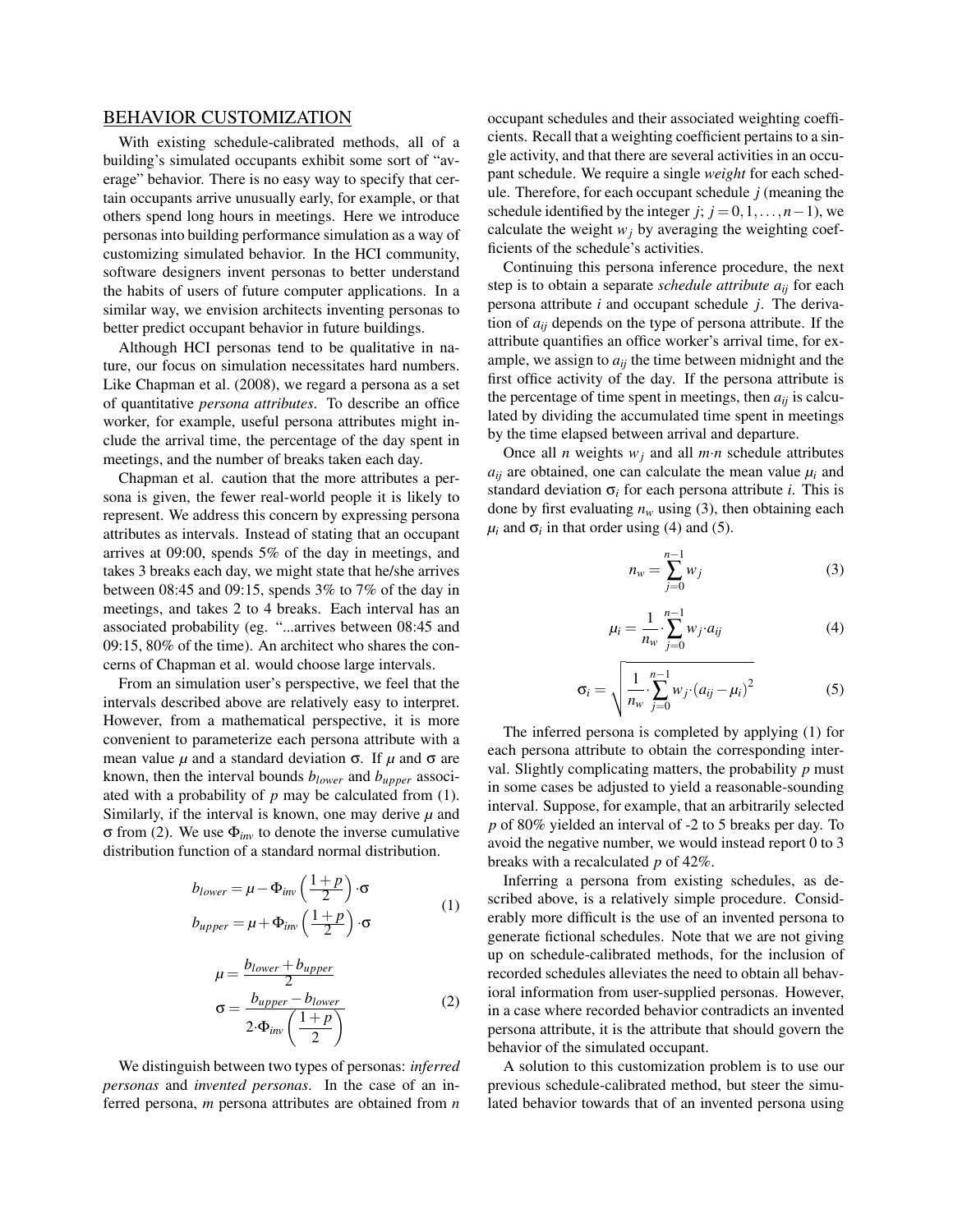

*Figure 1: The matrix equation A*·*W* = *B used to obtain weights from schedules and an invented persona*

weighting coefficients. Whereas persona inference entails the use of *n* schedules and *n* weights to calculate *m* persona attributes, we are now given *m* persona attributes and *n* schedules with which to obtain *n* weights.

Assuming that the invented persona is specified using intervals, we first obtain the  $\mu_i$  and  $\sigma_i$  of each persona attribute *i* using (2). We also calculate each schedule attribute  $a_{ij}$  as described above for persona inference. Now that the weights  $w_j$  and their sum  $n_w$  are unknown, it is best to eliminate  $n_w$  from (4) and (5) by substitution using (3). Further manipulation yields (6) and (7).

$$
\sum_{j=0}^{n-1} \frac{a_{ij} - \mu_i}{\sigma_i} w_j = 0 \tag{6}
$$

$$
\sum_{j=0}^{n-1} \left( \frac{(a_{ij} - \mu_i)^2}{\sigma_i^2} - 1 \right) \cdot w_j = 0 \tag{7}
$$

The obvious next step is to express (6) and (7) as a matrix equation of the form  $A \cdot W = B$ . We do exactly that, as shown in Figure 1, but include (8) as well to avoid the trivial exact solution  $W = 0<sub>n</sub>$  (the vector *W* containing the unknown weights  $w_j$ , and  $0_n$  being a vector of *n* zeros).

$$
r_A \cdot w_j = r_A \tag{8}
$$

With *m* equations given by (6), another *m* given by (7), and an additional *n* given by (8), we have  $2 \cdot m + n$  equations for *n* unknowns. This motivates a least squares solution. Note that a large value of  $r_A$  emphasizes (8). These *n* equations, which imply that  $w<sub>i</sub> = 1$  for all *j*, steer the simulated behavior towards that found in the schedules. Conversely, small values of *r<sup>A</sup>* favor the persona. We have found that if there is a great discrepancy between the schedules and the invented persona, it is safest to use a large *r<sup>A</sup>* to discourage variability in the weights. We therefore recommend (9), which quantifies this discrepancy. Note that  $A_{2m}$  is the top  $2 \cdot m$ -by-*n* submatrix of *A*, and  $B_{2m}$  is the top 2·*m*-element subvector of *B*.

$$
r_A = \|A_{2m} \cdot 1_n - B_{2m}\|
$$
 (9)

The least squares solution is the *W* that minimizes  $|| A·W – B ||$ . Unfortunately, the standard solution neglects the fact that the weights must be non-negative. We recommend that *W* be obtained using the *Fast Non-Negativity-Constrained Least Squares Algorithm* (FNNLS) of Bro and Jong (1997), which guarantees  $w_i \geq 0$  for all *j*. Small values of *r* from (10) suggest a successful fit.

$$
r = \|A_{2m} \cdot W - B_{2m}\|
$$
 (10)

With *W* in hand, every activity of each schedule *j* can be assigned  $w_i$  as a weighting coefficient. If the *n* schedules and the new weighting coefficients are used in the model calibration phase, the resulting simulated behavior should reflect both the schedules and the invented persona.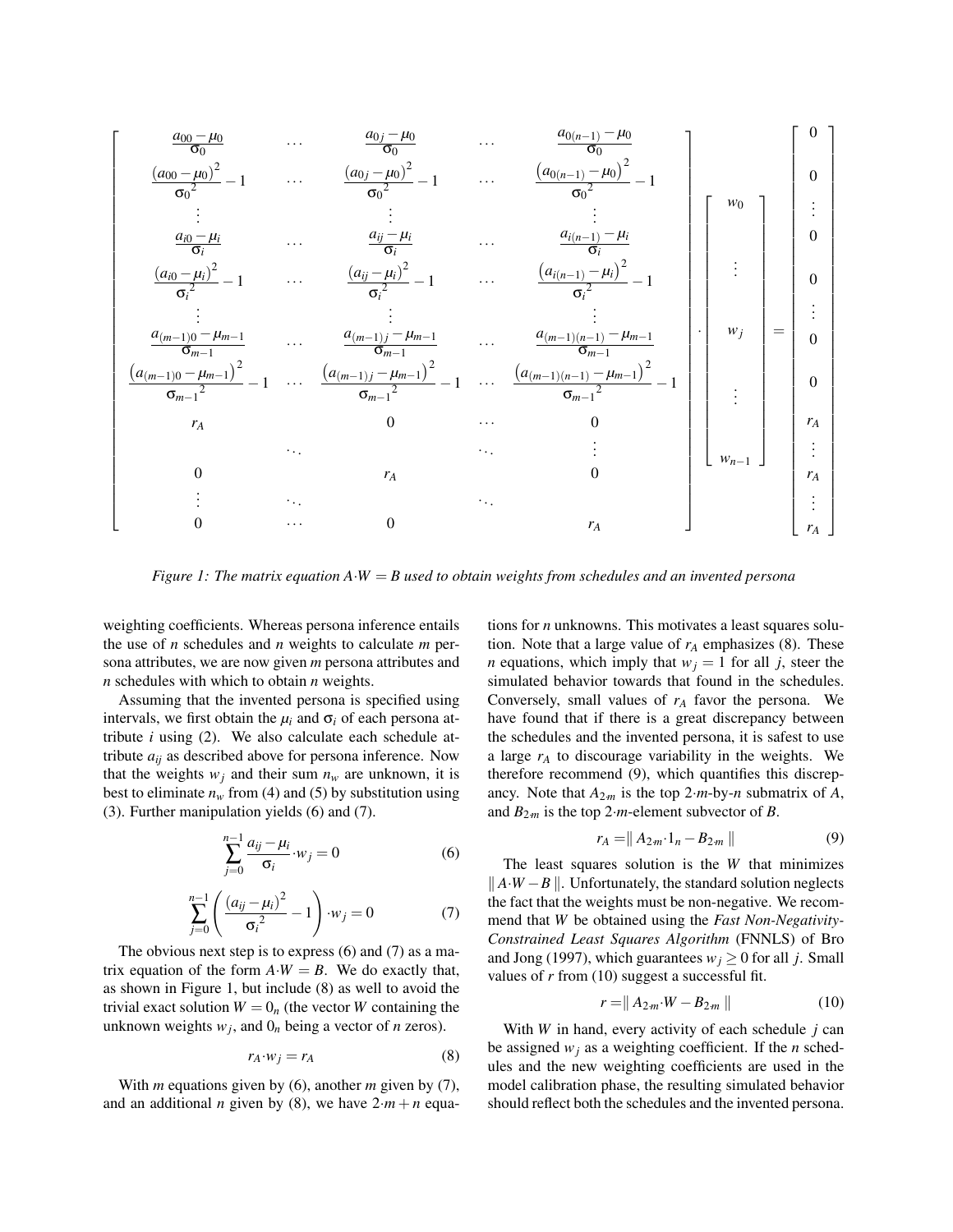## METHOD AND PROTOTYPE

Occupant interaction and behavior customization can be combined into a single multiple-occupant simulation method. We tested this method by collecting behavioral data and implementing a prototype in C++.

The method requires a set of recorded occupant schedules. For testing purposes, we gathered a total of 121 schedules from six researchers who tracked their own activities in an office environment. Each schedule resembled the example in Table 1, with possible tasks limited to *off*, *desk work*, *desk meeting*, *team meeting*, *tech visit* (eg. using the printer), *washroom break*, *onsite break*, and *offsite break*. Figure 2 shows the probability that an occupant is working at their desk (lower region) and engaging in shared activities with other occupants (upper region) throughout the day, based on these 121 schedules.



*Figure 2: Activity profiles based on recorded schedules*

While recorded schedules can be packaged with simulation software and reused, the set of personas and the number of occupants for each persona are to be specified on a per-project basis. Our fictional building included 100 occupants and 3 personas: 50 occupants for Persona *X*, 40 for Persona *Y*, and 10 for Persona *Z*. Instead of inventing Persona *X*, we inferred its six persona attributes ( $m = 6$ ) from the recorded schedules. Below,  $p = 50\%$  for the desk meeting interval, and 80% elsewhere.

#### Persona X (inferred from input data)

- ...arrives between 08:26 and 12:30
- ...leaves between 15:29 and 21:44
- ...spends 0.0% to 14.7% of the day in desk meetings
- ...has a 19.8% chance of meeting with the team
- ...takes a break onsite 0.2 to 3.2 times per day
- ...has a 51.2% chance of taking a break offsite

For the persona attributes pertaining to team meetings and offsite breaks, the probabilities listed are the mean values  $\mu$ . The intervals and standard deviations are redundant for these attributes, as  $\sigma = \mu (1 - \mu)$ . As for the schedule attributes,  $a_{ij} = 1$  if schedule *j* includes any *team meeting*/*offsite break*, and 0 otherwise.

Both Persona *Y* and Persona *Z* were invented. Note the differences between the behavior specified below for Persona *Z*, and that inferred from the recorded schedules.

#### Persona Z (invented)

- ...arrives between 10:00 and 11:00 ...leaves between 18:00 and 21:00
- 
- ...spends 10.0% to 20.0% of the day in desk meetings
- ...has a 40.0% chance of meeting with the team
- ...takes a break onsite 1.0 to 3.0 times per day
- ...has a 20.0% chance of taking a break offsite

Before simulating interacting occupants, a set of *nind* independent schedules must be generated for each persona. We used  $n_{ind} = 10000$ , generating the Persona *X* schedules with our previous schedule-calibrated method.

For each invented persona like *Y* and *Z*, one must first customize behavior by generating *n* independent schedules, constructing the matrices of Figure 1, and solving for *W*. We used  $n = 400$ . If there is a significant discrepancy between the *n* schedules and an invented persona, a single application of the FNNLS algorithm may be inadequate. Fortunately, the customization procedure can be repeated several times over. On each iteration, the current *W* is used to generate a new set of *n* schedules, which in turn yields an updated *W*. The value of *r* tends to decrease with each iteration, as each successive set of *n* schedules better reflects the persona. We terminate the loop when  $r \leq 0.1$ , which required 3 iterations for both Persona *Y* and Persona *Z*. Final sets of weights are used to generate the sets of *nind* schedules.

For each persona, one now has *nind* independent schedules with which to calibrate a separate *activity generator*. It is at this point that one applies the occupant interaction weighting scheme, where each *npo*-person activity is given a coefficient of 1/*npo*. When an occupant's current activity expires during a simulation, the activity generator associated with his/her persona produces the next activity.

The final challenge is to allow occupants of multiple personas to be summoned to the same shared activity, yet preserve the behavior in the independent schedules. Our solution is to use all sets of *nind* schedules to calibrate a single *participant generator*. Whenever an activity generator outputs a shared activity, the participant generator calculates the proportion of the summoned occupants to allocate to each persona. These proportions are selected in the same way that task probabilities were obtained in our previous method. All four activity attributes (time of day, task, *npo*, duration) are used as *factors* (see Goldstein, Tessier, and Khan (2010)), and there is one *feature* for each persona. A set of normalized feature values gives the distribution of personas among activity participants.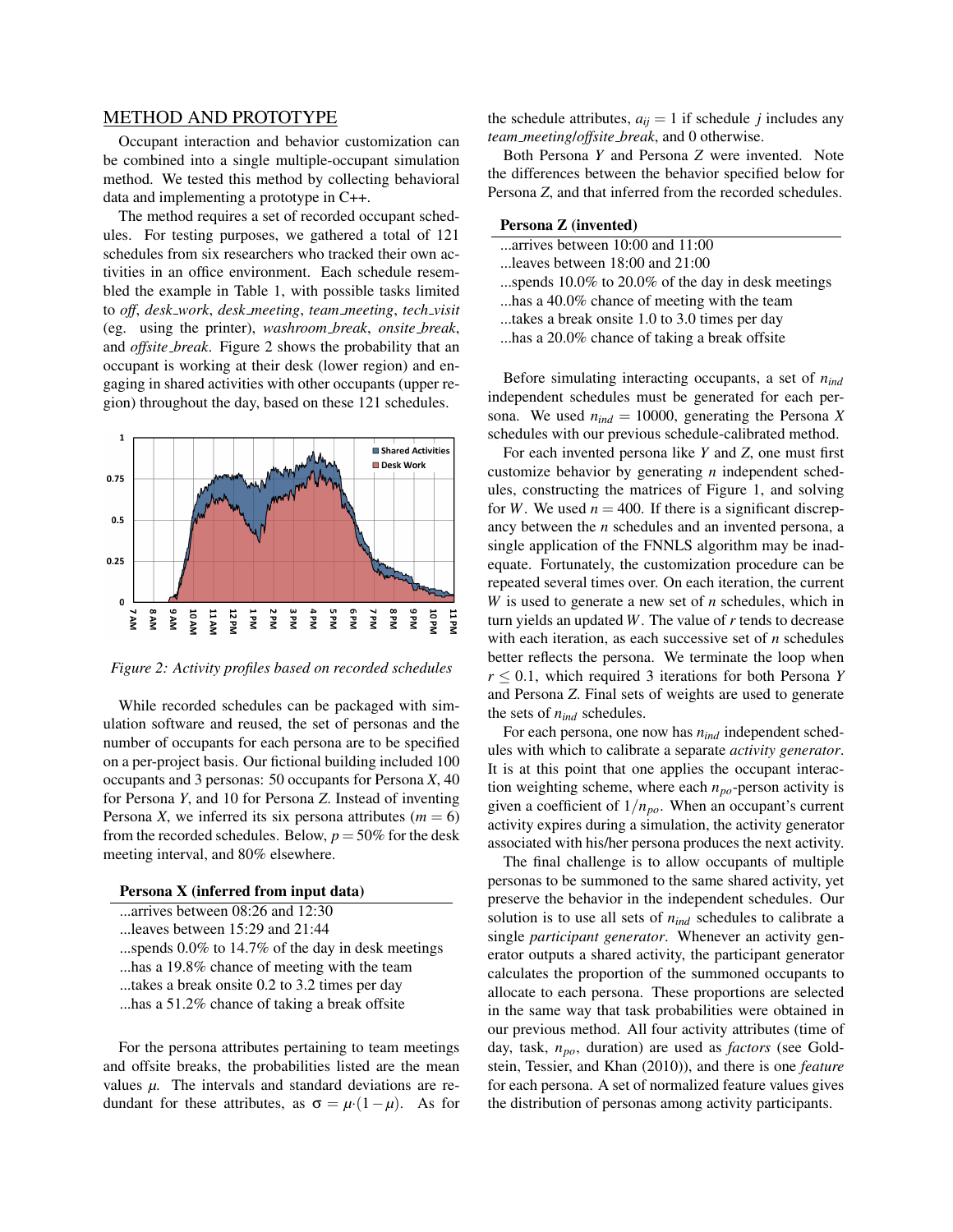There is one remaining complication. If there are relatively few occupants of a particular persona, then those occupants will be summoned to a disproportionately high number of shared activities. Once again, an appropriate set of weighting coefficients solves the problem. Recall that the participant generator is calibrated with *nind* schedules of each persona. We weight each set of *nind* schedules with the overall fraction of occupants sharing the corresponding persona. In our prototype, for example, the coefficients for the three personas were 0.5, 0.4, and 0.1.

## SIMULATION RESULTS

We simulated the behavior of the 100 interacting occupants over a 24-hour period, 1000 times. The activity data accumulated from the 100,000 resulting schedules was used to create the profiles in Figure 3.



*Figure 3: Activity profiles based on the simulated behavior for Personas X (top), Y (middle) and Z (bottom)*

From a qualitative point of view, the results are as expected. The simulated Persona *X* profiles of Figure 3 resemble those of the recorded schedules in Figure 2. Persona *Y* was designed to exhibit an early schedule and relatively few shared activities, and this behavior is reflected in Figure 3. Similarly, the profiles for Persona *Z* are consistent with the invented attributes, exhibiting a later schedule and a greater prevalence of shared activities. We also inspected a sample of the generated schedules, looking at each activity. The schedules appeared plausible.

To quantitatively validate the customization technique, personas were inferred from the 10000 (*nind*) independent schedules. To validate the occupant interaction technique, we also inferred personas from the schedules of the interacting occupants. Shown below is the invented version of Persona *Y*, following by the two inferred versions. The desk meeting intervals have probabilities of 68% for the independent simulated occupants and 42% for the interacting occupants. For all other attributes,  $p = 80\%$ .

#### Persona Y (invented)

- ...arrives between 08:30 and 09:00
- ...leaves between 17:00 and 18:00
- ...spends 0.0% to 4.0% of the day in desk meetings
- ...has a 10.0% chance of meeting with the team
- ...takes a break onsite 0.0 to 2.0 times per day
- ...has a 60.0% chance of taking a break offsite

#### Persona Y (independent simulated occupants)

- ...arrives between 08:29 and 09:00
- ...leaves between 16:54 and 18:11
- ...spends 0.0% to 3.8% of the day in desk meetings
- ...has a 12.3% chance of meeting with the team
- ...takes a break onsite 0.0 to 2.0 times per day
- ...has a 59.1% chance of taking a break offsite

#### Persona Y (interacting simulated occupants)

- ...arrives between 08:30 and 09:00
- ...leaves between 16:56 and 18:11
- ...spends 0.0% to 4.9% of the day in desk meetings
- ...has a 14.3% chance of meeting with the team
- ...takes a break onsite 0.0 to 2.1 times per day
- ...has a 63.3% chance of taking a break offsite

Note the agreement between the invented version of Persona *Y* and the version inferred from the independently generated schedules. Although there are differences between the two sets of intervals, these differences pale by comparison to the discrepancy one would expect to observe between predicted and actual occupant behavior. As a similar level of agreement was achieved for Persona *Z*, we have confidence in the customization aspect of our method.